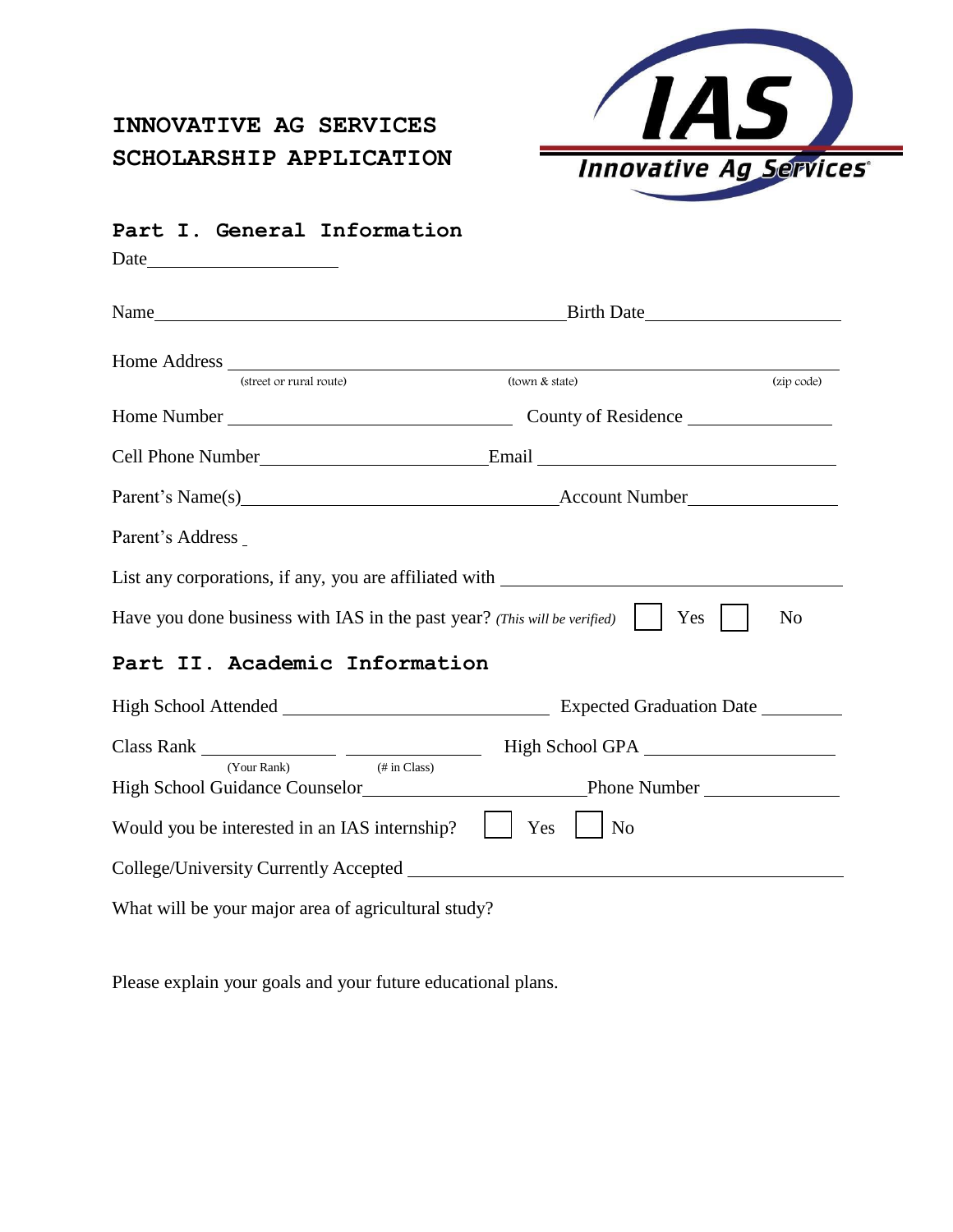What high school academic honors have you received?

# **Part III. School and Community Involvement**

*(Attach additional pages if needed for this section)*

List any agricultural or other clubs that you belonged to and any other school activities. Indicate offices held, positions of leadership and activities within those organizations that you participated in.

List church, civic or community activities that you have been involved in.

#### **Part IV. Work Experiences**

List any work experiences that you have had. Indicate the company or organization that you worked for, your work responsibilities and how long you were with them.

#### **Part V. Personal References**

Please submit two character reference letters with this application. References may not be relatives of the applicant.